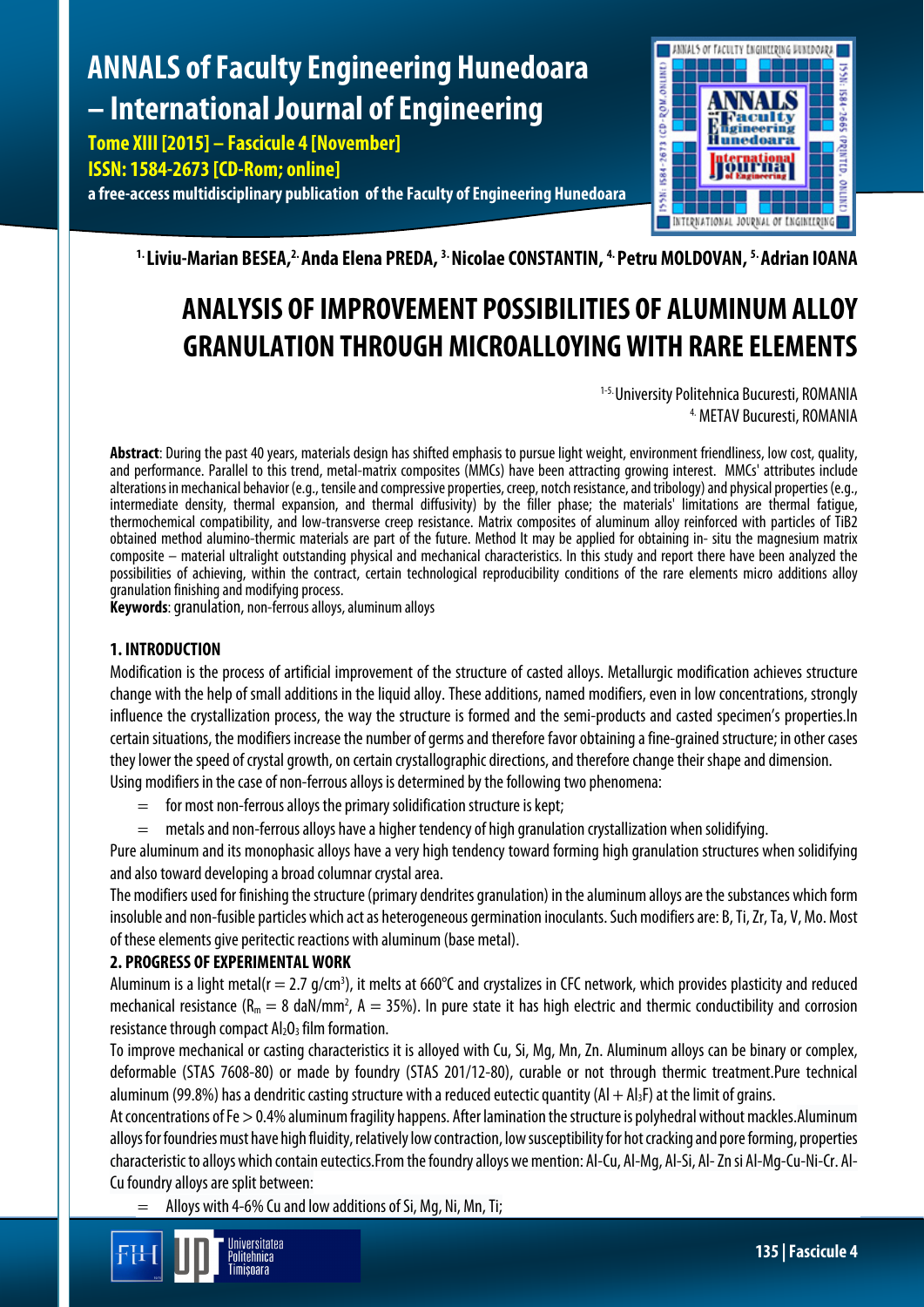- $=$  Alloys with 6-8% Cu and additions of Fe, Si, Mn, Cr, Zn siSn;
- = Alloys with 10-14% Cu which contain up to 0.4% Mg, 1.5% Fe, 5% Si and low proportions of Ni, Mn, Cr.

Adding alloy elements has a purpose of improving mechanical properties and technological characteristics; Si improves casting properties and in the presence of Mg it makes possible applying hardening thermic treatments, Mg contributes to improving mechanical resistance properties, Ti finishes the granulation raising tenacity, Ni increases resistance to high temperatures, Mn improves mechanical resistance but reduces plasticity. Al-Cu foundry alloys, which contain 4-6% Cu because they lack eutectic, have reduced casting properties, instead alloys with over 10% Cu have very good casting properties, Al-Cu alloys are used to cast specimens which are mechanically stressed, used in building vehicles and airplanes, such as: drum brake, pistons, cylinder head, engine blocks.Al-Mg foundry alloys contain 1% to 13% Mg and some additional alloying elements: Si up to 2%, Mn up to 2%, Zn up to 3%, Li up to 3% and other elements such as: Fe, Cu, Cr, Ni, Ti, B, Be, Zr.

They have high mechanical properties, low density and corrosion resistance in saline atmosphere.The casting properties of these alloys depend on their Mn content. Manganese improves mechanical resistance and removes the negative effect of Fe over the corrosion resistance, Zn improvescasting properties, Cu, Fe, Ni lower corrosion resistance and plasticity, raise refractory, Ti, Zr, B finish the granulation increasing tenacity, Be lowers oxidation susceptibility of melted alloys.Al-Mg alloys are used in the vehicle building industry, for casting specimens resistant to corrosion in the atmosphere, salt water and alkaline solutions, with the right mechanical resistance properties.

Based on primary structure characteristics which can be changed through the modifying process we can mention three modifying types or methods (technologies):

- $=$  Type I modification, consists of reducing primary grains dimension;
- $=$  Type II modification, consists of changing the internal structure of the primary dendritic grains, in the sense of ramification emphasis and increasing dendrites thickness. In this situation, even the secondary phase's distribution in alloy microstructure is affected, towards a more uniform repartition in between the dendrites;
- $=$  Type III modification, leads to a change of the morphology and finesse of the eutectic in the whole alloy microstructure.

Melting and elaboration aggregate for the studied alloys and the following pre-alloys: Al-Si, Al-Ti, Al-Ni, Al-Sr, Al-Ti-B, is represented by the medium frequency induction furnace with graphite crucible. The inside of the furnace presents the possibility of being relatively watertight by adding a metallic housing pos.1 on a mobile base pos.2 with the possibility of firm attachment and manipulation of the crucible. With auxiliary equipment it is recommended to have a deoxidation gas insufflation rod or a rod for the mechanical mixer

pos.3. A manipulation system for the furnace mantle pos.4, a system for gas absorption pos.5 and a watertight system pos.6. The aluminum alloy metallic melt pos.7 can be refined by adding protection and refining salts or modifiers by using a standard device

pos.8. The temperature of the metallic bath can be controlled through the immersion thermocouple from pos.9. There can be various technological versions for this type of aggregate which can allow the elaboration of both the pre-alloy and also

Al-Si-Mg based alloys.

### **3. RESULTS AND CONCLUSIONS**

A real impact over the quality (physical and mechanical properties) which aluminum alloys have is revealed when taking into consideration the types of pre-alloys used for modifying silicon magnesium alloys. In this sense, a great deal of attention is given to understanding the modification mechanism which AlTiB uses. Very susceptible to the inhibition phenomenon of the modification, in presence of certain transition metals, such as Sr, this pre-alloy induces a homogeneous refining of the structure.



**Figure 2**. TP1 Standard Test Procedure for Aluminium Alloy Grain Refiners

Minutes after the modification: 1 - zero minutes (before alloying); 2 - two minutes; 3 - four minutes; 4 - ten minutes; 5 - fifteen minutes; 6 - thirty minutes.



**Figure 1**. Melting and elaboration aggregate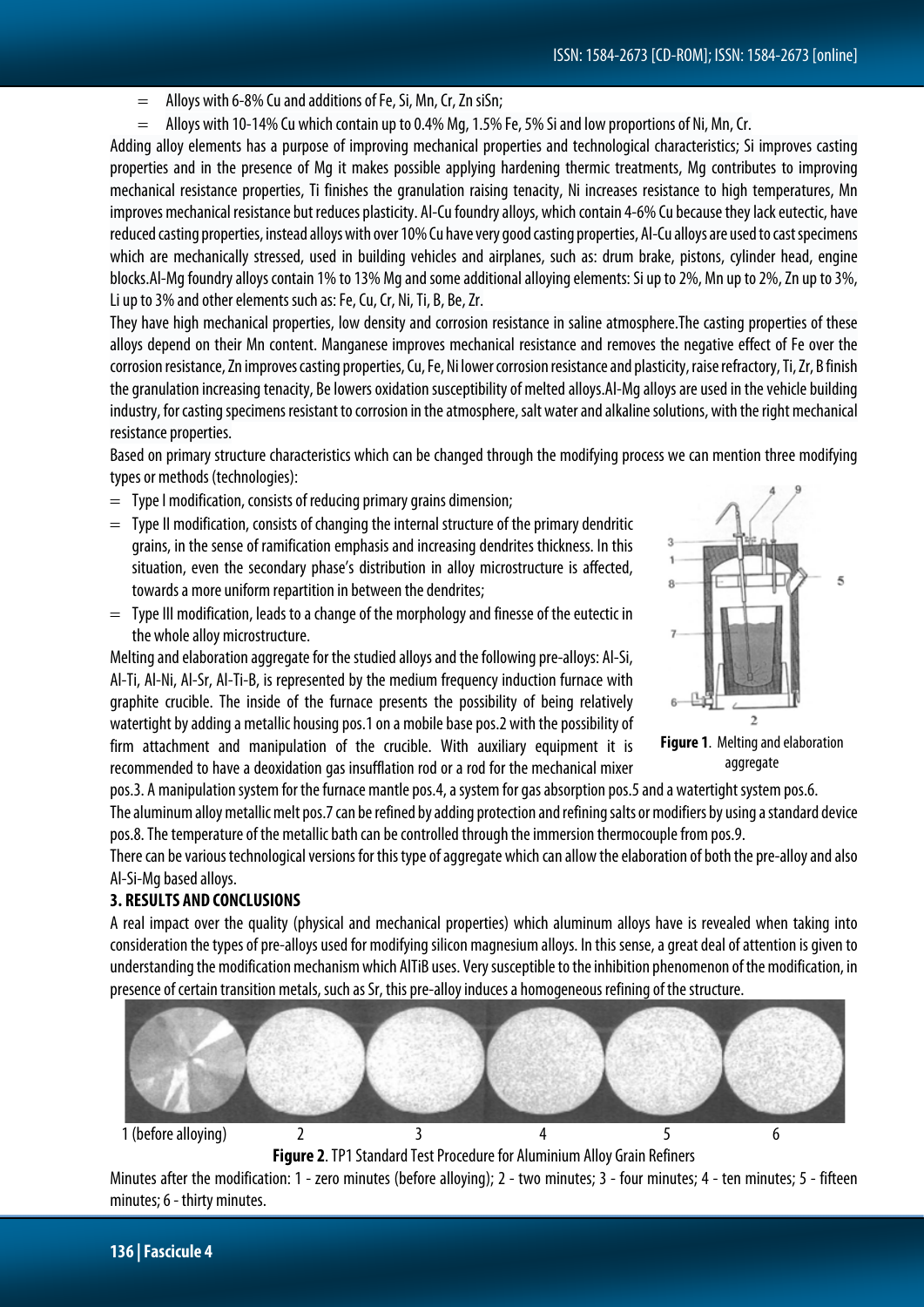Adding various contents of Sr, up to 1%, in the Al-Ti-B pre-alloy has led to obtaining a complex pre-alloy which has to simultaneously modify and refine the aluminum alloy. 1% Sr additions in the aluminum leads to forming interface products and Al4Sr dispersoid. The necessity of obtaining an excellent fatigue, corrosion and friction behavior, has led to a worldwide plan of making aluminum alloys with Sr, Ti and B. The new tendency of associating modifiers with elements for finishing the granulation offers aluminum alloys a new approach in developing the technological industry of aluminum.

For aluminum, alloying pursues obtaining certain solid solutions and intermetallic compounds with superior mechanical properties. Introducing dispersoids will lead to obtaining adequate properties for metallurgic processes further to obtaining ingots (semiproducts). The used alloying elements form with aluminum limited solid solution domains, and also eutectic domains.

Pre-alloys foreseen to be used in experiments are substances which form insoluble and hard fusible particles, which act work as heterogeneous germination inoculants. As modifiers and refining elements will be used a series of Al pre-alloys with additions of transition metals with high chemical reactivity, such as Ti, and compounds based on Sr and B. Industrial usage of titan and strontium pre-alloys usually require 0.015% up to 0.050% Sr. For the modification pre-alloy based on Al and Sr will be used metallic melts which have a minimum purity of 99.7% Al. In practice, the modification duration with Al-Sr is much higher in comparison with sodium usage.

| Table 1. Sr pre-alloy type |                 |              |               | Table 2. Al-Ti-Sr or Al-Ti-B pre-alloy type |                                         |  |
|----------------------------|-----------------|--------------|---------------|---------------------------------------------|-----------------------------------------|--|
| Element                    | Al-Sr5          | Al-Sr 10     |               | Required (estimated minimum)                | Casting                                 |  |
| AI                         | remainder       | remainder    | Prealloy      | alloy for refining (kg/t Al alloy)          | temperature/mixing<br>duration (°C/min) |  |
| Sr                         | $4.5 - 5.5%$    | $9-11\%$     |               |                                             |                                         |  |
| Fe                         | $0.15 - 0.30\%$ | $< 0.30\%$ , | Al-6Ti-Sr     | 4.25                                        | 730/2                                   |  |
| Ca                         | $< 0.02\%$ ,    | $< 0.03\%$ , | A1-10Tl-0.4B  | 1.50                                        | 730/2                                   |  |
| Si                         | $< 0.20\%$ ,    | $< 0.20\%$ , | $A1-5T$ $-1B$ | 1.40                                        | 730/2                                   |  |
| Mq                         | $< 0.05\%$ ,    | $< 0.10\%$ , | A1-5TÌ-0.2B   | 1.80                                        | 730/2                                   |  |
|                            | $< 0.01\%$ ,    | $< 0.01\%$ , | $A1-3T$ $-1B$ | 1.50                                        | 730/2                                   |  |
| Other elements             | $< 0.01\%$ ,    | $< 0.01\%$ , |               |                                             |                                         |  |



**Figure 3**. Standard structures (Al-Ti-B-Sr modifiers). 0.2% complex modifier usage. Time elapsed from modification between 0 and 120 minutes. Microstructures highlighted at 0, 5,30, 60,120 minutes



**Figure 4**. Standard structures modified for Al-Si-Mg and Al-Mg-Si alloys.0.5% complex modifier usage. Time elapsed from modification between 0 and 120 minutes. Microstructures highlighted at 0, 5, 30, 60,120 minutes



**Figure 5**. Usage of complex modifier MODIFINER Al-Ti-B-Sr (ISRS 2004 macrography).1% complex modifier usage. Time elapsed from modification between 0 and 120 minutes. Microstructures highlighted at 0, 5, 30, 60,120 minutes